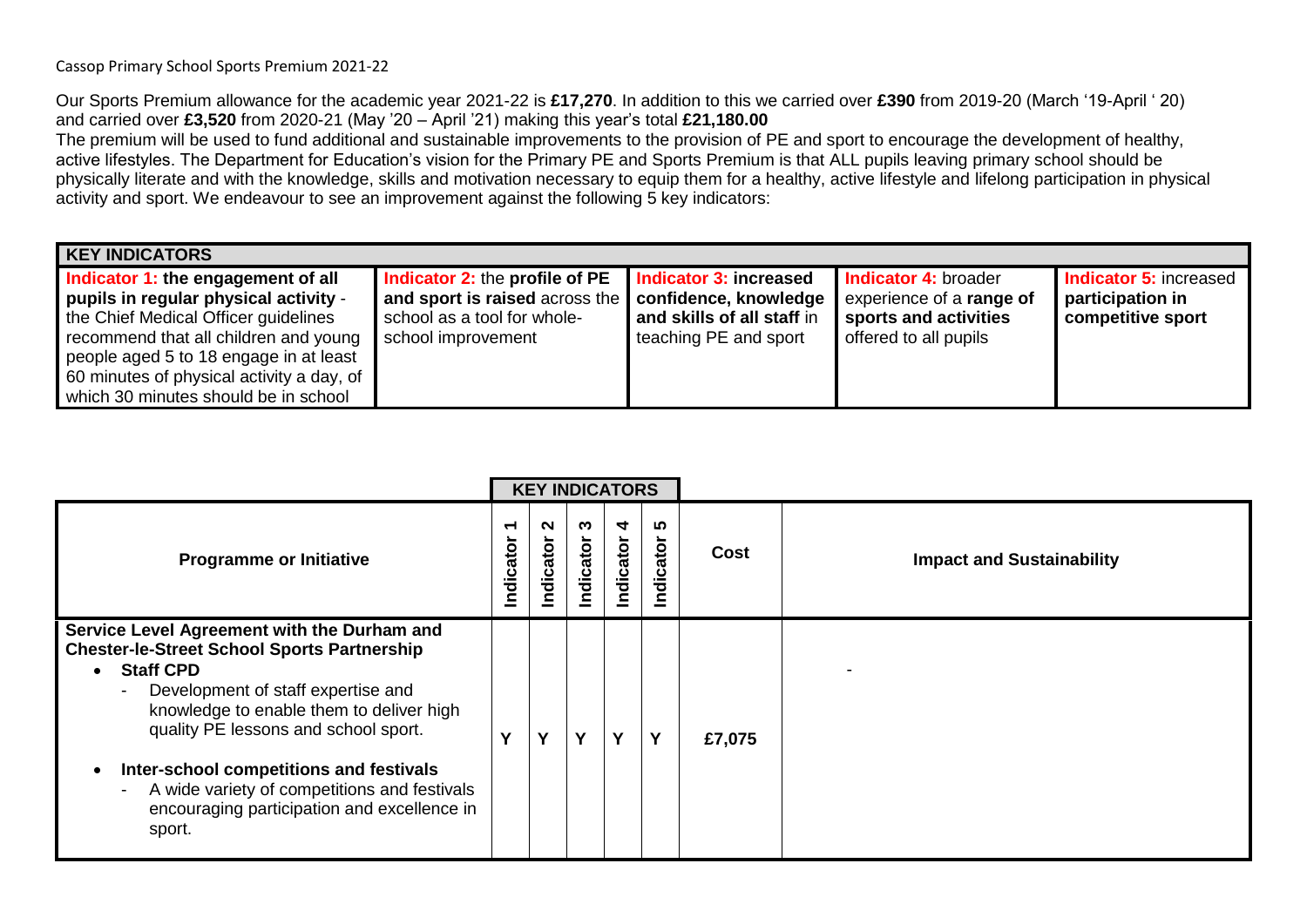|           | <b>Strategic support for HT and PE Subject</b>                                 |  |  |  |  |
|-----------|--------------------------------------------------------------------------------|--|--|--|--|
|           | Leader                                                                         |  |  |  |  |
|           | 4 x 1/2 days working with a PE Specialist to                                   |  |  |  |  |
|           | strategically plan and ensure that PE, sport                                   |  |  |  |  |
|           | and physical activity is high quality and                                      |  |  |  |  |
|           | meets the needs of the pupils in the school.                                   |  |  |  |  |
| $\bullet$ | <b>Gifted &amp; talented support</b>                                           |  |  |  |  |
|           | Opportunities for Year 5 and Year 6 to                                         |  |  |  |  |
|           | develop their sporting potential.                                              |  |  |  |  |
|           | <b>Online PE and sport resources</b>                                           |  |  |  |  |
|           | Teaching and coaching resources to                                             |  |  |  |  |
|           | enhance the delivery of PE and school                                          |  |  |  |  |
|           | sport.                                                                         |  |  |  |  |
| $\bullet$ | <b>Intra-School Competitions and Personal</b>                                  |  |  |  |  |
|           | <b>Best Challenges</b>                                                         |  |  |  |  |
|           | An online resource which provides                                              |  |  |  |  |
|           | competitive opportunities within school and                                    |  |  |  |  |
|           | for individuals.                                                               |  |  |  |  |
| $\bullet$ | 12 hours of Nursery/EYFS curriculum                                            |  |  |  |  |
|           | support from a PE Specialist.                                                  |  |  |  |  |
|           | Development of staff expertise and                                             |  |  |  |  |
|           | knowledge to enable them to deliver high                                       |  |  |  |  |
|           | quality PE lessons and school sport.                                           |  |  |  |  |
|           | 4 hours of Stingers (High 5) Netball                                           |  |  |  |  |
|           | curriculum support from a PE Specialist.                                       |  |  |  |  |
|           | Development of staff expertise and<br>knowledge to enable them to deliver high |  |  |  |  |
|           | quality PE lessons and school sport.                                           |  |  |  |  |
|           | Development of staff expertise and                                             |  |  |  |  |
|           | knowledge to enable them to deliver high                                       |  |  |  |  |
|           | quality PE lessons and school sport.                                           |  |  |  |  |
|           | 12 hours of High-Quality curriculum staff                                      |  |  |  |  |
|           | mentoring by a Gymnastics coach                                                |  |  |  |  |
|           | Development of staff expertise and                                             |  |  |  |  |
|           | knowledge to enable them to deliver high                                       |  |  |  |  |
|           | quality PE lessons and school sport.                                           |  |  |  |  |
| $\bullet$ | 18 hours of High-Quality curriculum staff                                      |  |  |  |  |
|           | mentoring by a coach in one of the                                             |  |  |  |  |
|           | following areas: Invasion Games                                                |  |  |  |  |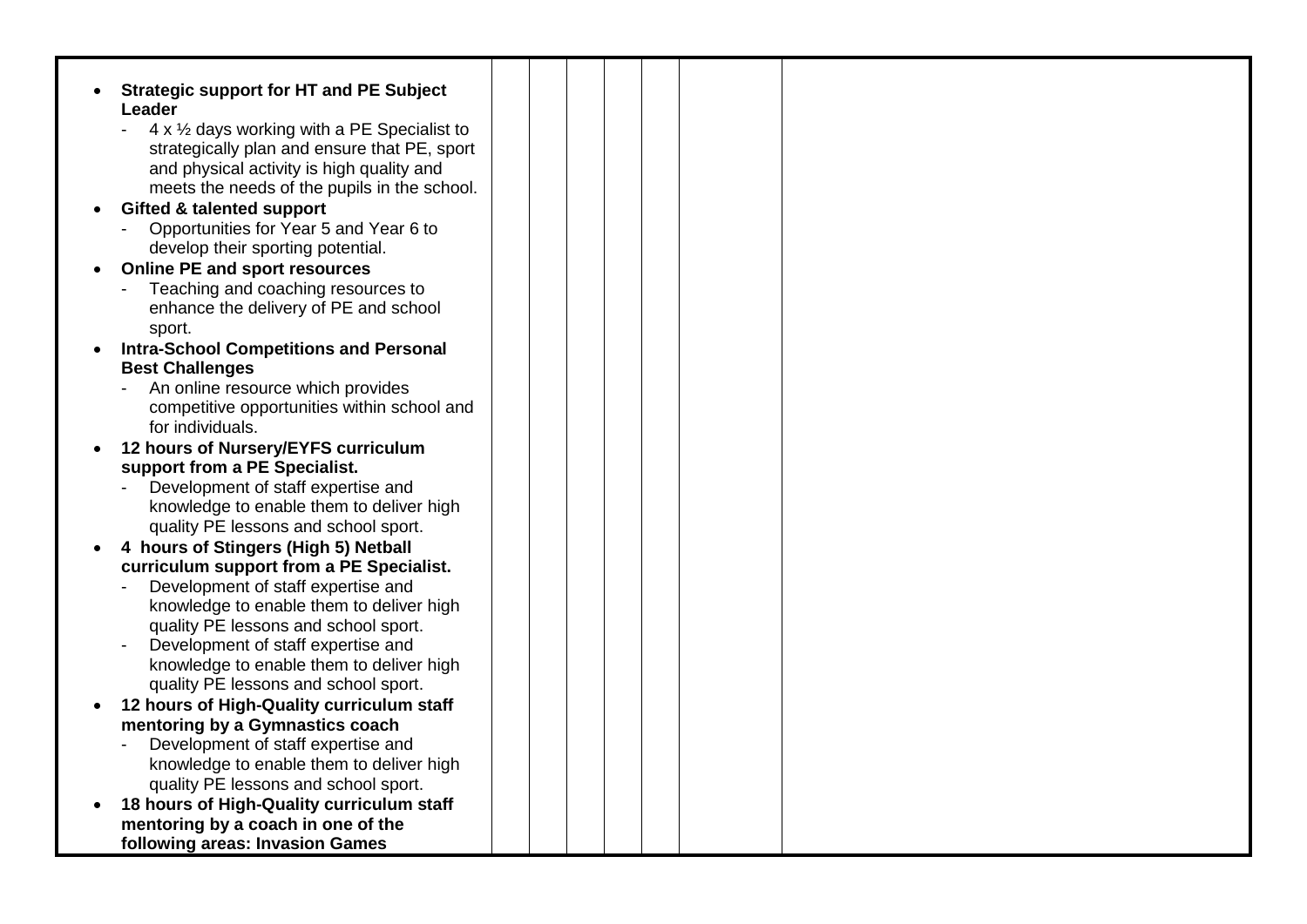| Development of staff expertise and                                                  |   |   |   |        |  |
|-------------------------------------------------------------------------------------|---|---|---|--------|--|
| knowledge to enable them to deliver high<br>quality PE lessons and school sport and |   |   |   |        |  |
| provision of an after-school club.                                                  |   |   |   |        |  |
| 1 full day of cycle or scooter workshops                                            |   |   |   |        |  |
| (options of stabilizer free, scooter safety                                         |   |   |   |        |  |
| sessions etc).                                                                      |   |   |   |        |  |
| Help develop the skill of riding a bike.                                            |   |   |   |        |  |
| Access to Active Bursts videos for the full                                         |   |   |   |        |  |
| academic year (minimum of 15 routines) to                                           |   |   |   |        |  |
| be accessed through the SSP website.                                                |   |   |   |        |  |
| Access to fun physical activity sessions                                            |   |   |   |        |  |
| than can be done in classrooms/hall to                                              |   |   |   |        |  |
| encourage students to be physically active.                                         |   |   |   |        |  |
| Participation in the full Durham City Primary                                       |   |   |   |        |  |
| Schools FA programme including access to                                            |   |   |   |        |  |
| football leagues.                                                                   |   |   |   |        |  |
| Allow students to attend and compete                                                |   |   |   |        |  |
| against other schools in football                                                   |   |   |   |        |  |
| A half day intra event where an SSP staff                                           |   |   |   |        |  |
| member works alongside a class teacher/s                                            |   |   |   |        |  |
| to deliver an intra event on the school site                                        |   |   |   |        |  |
| aiming to help staff select the students who                                        |   |   |   |        |  |
| will go on to represent the school in an                                            |   |   |   |        |  |
| inter-school event.                                                                 |   |   |   |        |  |
| Development of staff knowledge in a                                                 |   |   |   |        |  |
| particular sporting activity.                                                       |   |   |   |        |  |
| A 36-hour fitness & health education programme                                      |   |   |   |        |  |
| To develop pupil's knowledge of fitness and                                         |   |   |   |        |  |
| health in a fun environment                                                         | Y |   | Y | £950   |  |
|                                                                                     |   |   |   |        |  |
| <b>Fundamental Movement Skills Programme (AE</b>                                    |   |   |   |        |  |
| Coaching)                                                                           |   |   |   |        |  |
| Programme focused on developing                                                     | Y | Y | Y | £1,200 |  |
| fundamental movement which will allow pupils                                        |   |   |   |        |  |
| to access the PE Curriculum/Sporting activities                                     |   |   |   |        |  |
| in future years                                                                     |   |   |   |        |  |
| <b>Fitness Equipment Package</b>                                                    | Y |   | Y | £600   |  |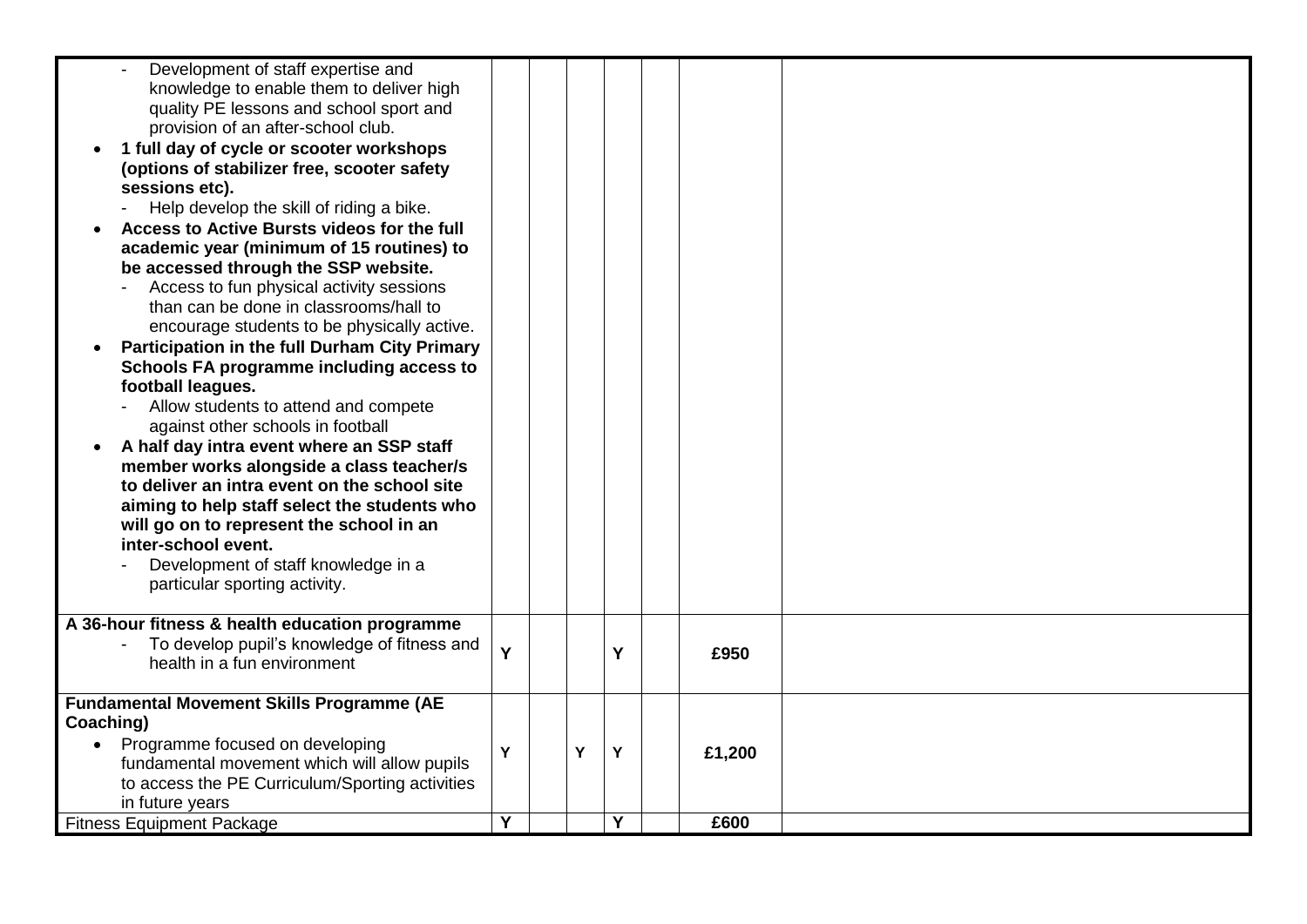| Purchase a fitness equipment package, with<br>training, to introduce a range of fitness activities<br>and circuits. This is to improve fitness levels as<br>since school has returned after Covid-19<br>closure we have noticed significantly lower<br>levels of fitness across the school. (Includes |   |   |   |   |   |                    |  |
|-------------------------------------------------------------------------------------------------------------------------------------------------------------------------------------------------------------------------------------------------------------------------------------------------------|---|---|---|---|---|--------------------|--|
| Fitness Day, Teacher Training and equipment)                                                                                                                                                                                                                                                          |   |   |   |   |   |                    |  |
| <b>Permanent court markings</b>                                                                                                                                                                                                                                                                       |   |   |   |   |   |                    |  |
| Permanent court markings on Junior yard to<br>$\bullet$<br>enable all children to have the opportunity to<br>have full sized courts permanently set out and<br>active playtimes                                                                                                                       | Y |   |   | Y | Y | awaiting<br>quotes |  |
| Yoga                                                                                                                                                                                                                                                                                                  |   |   |   |   |   |                    |  |
| Opportunities for children in Nursery, Y1/2 & Y3/4 to<br>engage in fun movement, exercise and stretching<br>activities in a more relaxed environment.<br>*Children will benefit from these additional sessions<br>to curriculum PE to build confidence and skills.                                    |   |   |   |   |   | £720               |  |
| <b>Street dance (AE Coaching)</b>                                                                                                                                                                                                                                                                     |   |   |   |   |   |                    |  |
| Programme focused on developing street<br>dance skills                                                                                                                                                                                                                                                |   |   |   |   |   | £720               |  |
| <b>Strictly Come Dancing Day</b>                                                                                                                                                                                                                                                                      |   |   |   |   |   |                    |  |
| <b>Ballroom dance sessions where the Dance</b><br>$\bullet$                                                                                                                                                                                                                                           |   |   |   |   |   | "£200              |  |
| coach will work with each class on Children                                                                                                                                                                                                                                                           |   |   |   |   |   |                    |  |
| in Need Day                                                                                                                                                                                                                                                                                           |   |   |   |   |   |                    |  |
| <b>Rewards</b><br>Certificates and stickers to promote<br>$\bullet$<br>participation and achievement in PE, school<br>sport and physical activity                                                                                                                                                     | Y | Y |   |   | Υ | £50                |  |
| <b>Supply</b>                                                                                                                                                                                                                                                                                         |   |   |   |   |   |                    |  |
| Enable staff to attend updates on PE                                                                                                                                                                                                                                                                  |   |   | Y |   |   | £1,000             |  |
| developments and CPD to develop knowledge<br>in the delivery of curriculum lessons.                                                                                                                                                                                                                   |   |   |   |   |   |                    |  |
| <b>Transport</b>                                                                                                                                                                                                                                                                                      |   |   |   |   |   |                    |  |
| Transport to and from festivals to allow more<br>$\bullet$                                                                                                                                                                                                                                            |   |   |   |   |   |                    |  |
| pupils to participate in inter-school competition.                                                                                                                                                                                                                                                    | Y | Y |   | Υ | Υ | £2,000             |  |
| Provide transport so that students can access a                                                                                                                                                                                                                                                       |   |   |   |   |   |                    |  |
| wider variety of sporting activities.                                                                                                                                                                                                                                                                 |   |   |   |   |   |                    |  |
| <b>After-School clubs</b>                                                                                                                                                                                                                                                                             | Y |   |   | Y | Y | £500               |  |